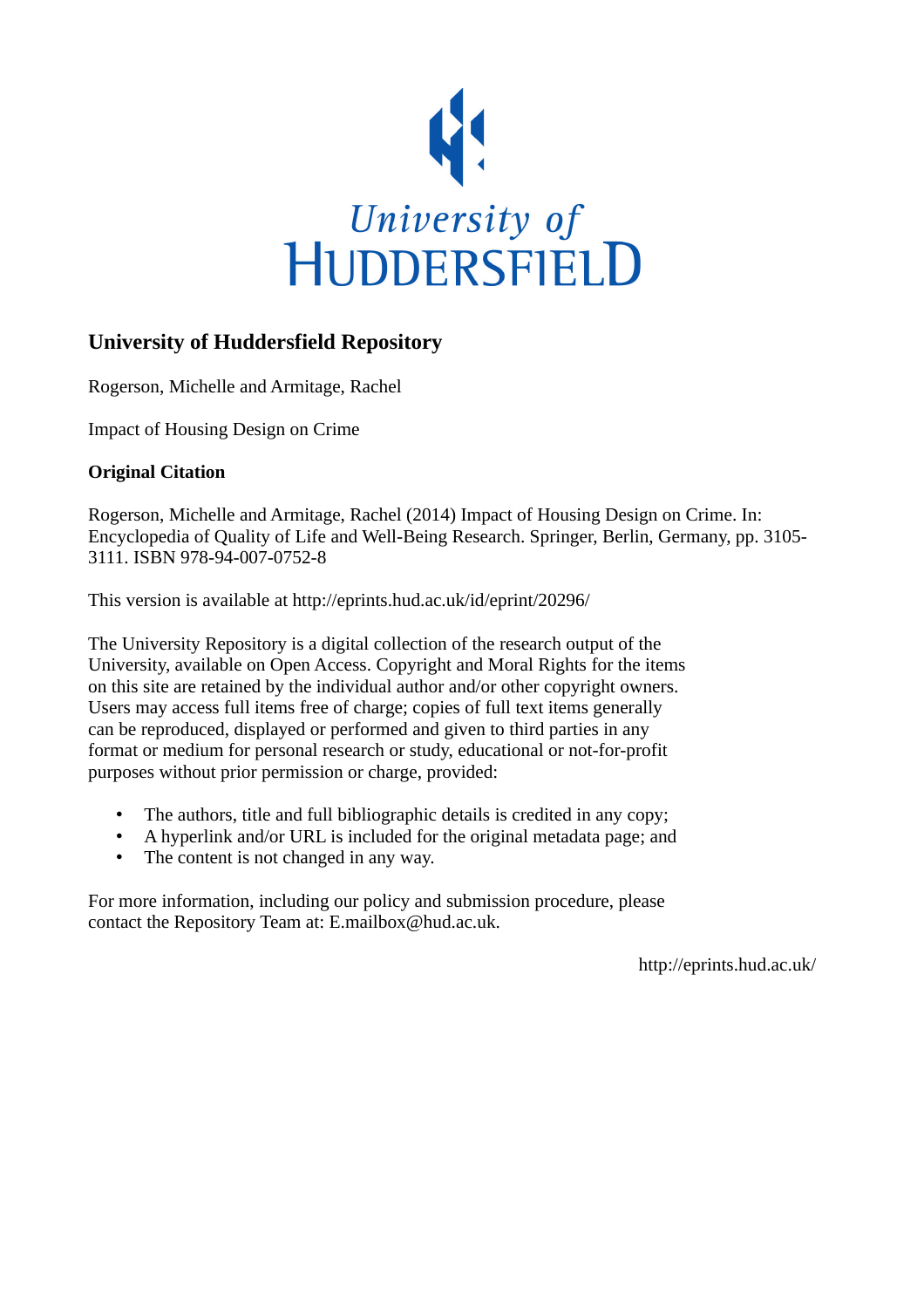# IMPACT OF HOUSING DESIGN ON CRIME

Michelle Rogerson Dr Rachel Armitage Applied Criminology Centre Huddersfield, West Yorkshire United Kingdom m.rogerson@hud.ac.uk

## Synonyms

Situational Crime Prevention

# **Definition**

The article provides a brief outline to the field of Crime Prevention through Environmental Design (CPTED) and explains how the application of CPTED to housing design can contribution to reductions in crime and consequent benefits to residents' quality of life.

Christmann and Rogerson (2004), following a secondary analysis of a household survey data, concluded that measures to reduce crime in a neighbourhood can make an important contribution to enhanced quality of life. The following discussion describes measures to prevent crime through the manipulation of the physical environment in and around residential neighbourhoods.It should be noted that the principles can be extended to cover the prevention of crime and enhancement of quality of life across other realms of life including the work place, across public transport networks and in leisure time (Crowe, 2001).

CPTED aims to reduce the possibility, probability and harm arising from criminal and related events and contributes to enhanced quality of life and community safety through the processes of planning and design of the environment (Ekblom 2011). Cozens, Saville and Hillier (2005) present the most recent outline of the approach and identify the key underpinning principles as of CPTED as defensible space, territoriality, surveillance, activity support, access control, target hardening and image maintenance and control. After a brief explanation of each of these principles, the supporting research evidence will be outlined.

The creation of **defensible space** (Newman 1973) relates to the physical design of a neighbourhood that foster people's latent sense of control over the spaces in which they live. Defensible space provides buildings and enclosures that help the owners and legitimate users of a space to keep illegitimate users and criminals out.

The creation of defensible space can be facilitated through design features that foster territoriality; the human motivation to control space. **Territoriality** helps users of spaces to distinguish between public, private and semi-private space, for example through the use of fences, signage and landscaping. Territoriality can, therefore, foster informal social control by facilitating and increasing the motivation of, those responsible for a space to ensure control over it.

**Surveillance** involves using design to assist people to act as guardians of their neighbourhood, increasing the probability that residents will spot suspicious or criminal behaviour and then take appropriate action. Surveillance can be assisted with technology, but also includes natural surveillance, which ensures that clear sight lines give maximise visibility and ensure that people are able to see and be seen by others.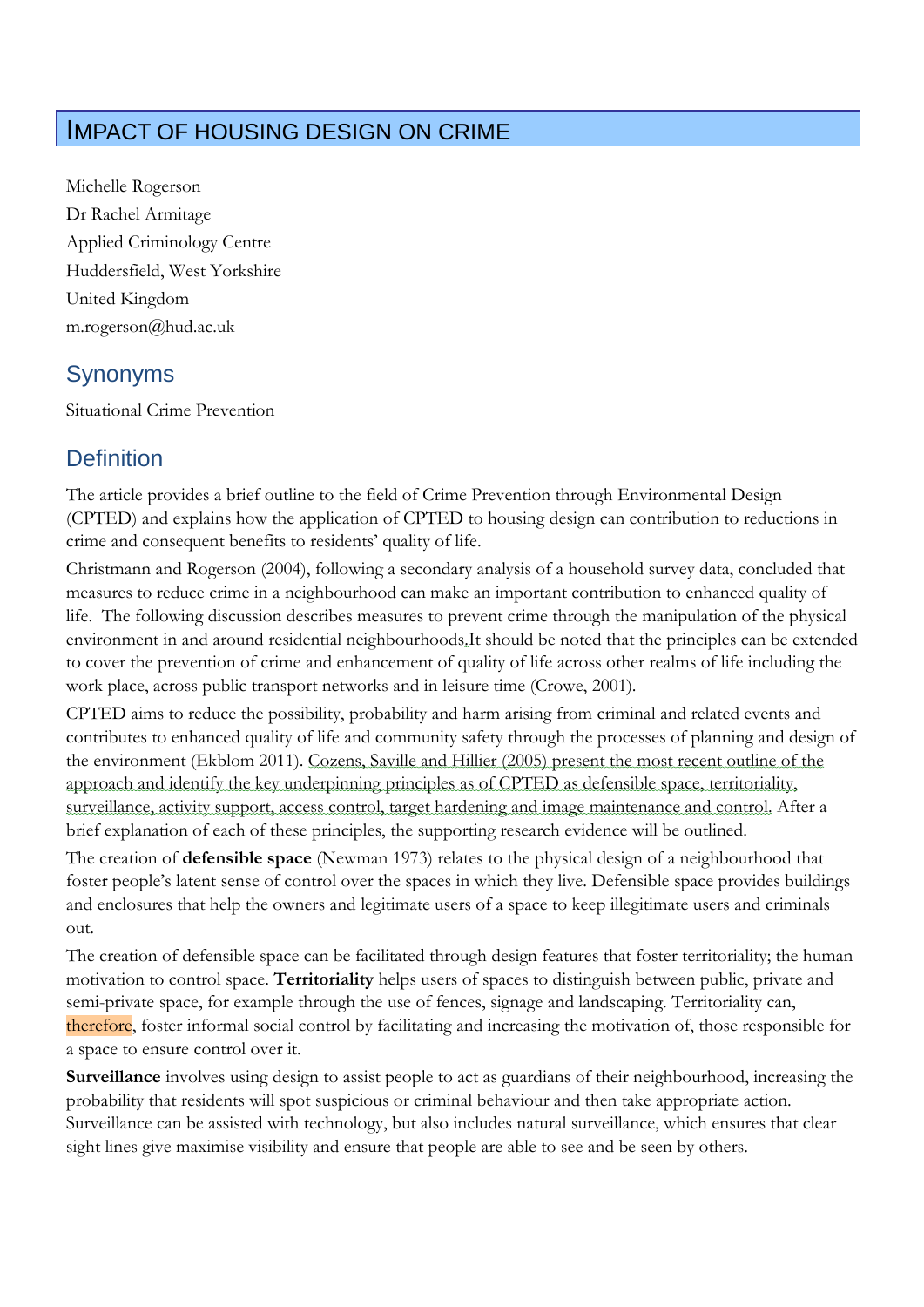**Activity support** ensures that there are sufficient numbers of people in, or passing through, a particular place, conducting routine, honest activities like shopping or dining; in so doing, their presence prevents or discourages offenders from committing crime.

Defensible space can be enhanced through **access control**. This includes both formal physical measures but also more subtle measures that aims to seamlessly guide users entering and exiting a space through the careful placement of signs, entrances, exits, landscaping and placement of features in the environment.

**Target hardening** ensures that physical structures such as walls, windows and doors are resistant to attack and/or penetration by criminals.

**Image and maintenance** are concerned with protecting the aesthetic appearance and social reputation of a building, place or neighbourhood. Maintenance ensures the continued use of space for its intended purpose and serves as an additional expression of ownership.

It should be noted that while analytically distinct, these elements of CPTED are rarely, if ever, applied in the environment in isolation. This produces challenges for evaluating the individual elements of CPTED and for isolating the precise mechanisms through which CPTED operates.

### Description

### Theoretical background

Before outlining the evidence base for CPTED, it is important to understand its theoretical underpinnings. This is because CPTED stems from a branch of criminology, sometimes referred to as 'Criminologies of Everyday Life' (Garland 1996) that represents a departure from 'traditional' criminological approaches. Traditional criminology has sought to explain the onset and development of criminal motivation. In contrast, Criminologies of Everyday Life seek to explain the processes that lead to the commission of criminal events. Ekblom (2011) distinguishes between the distal, longer term causes of criminal motivation and the proximate causes that prompt action at that time and place of a criminal event. Distal causes have provided the focus for traditional criminology; proximate causes are the principle focus of CPTED. Three, closely related, theoretical perspectives highlight the role of proximate causes and form the foundation of CPTED. These are Routine Activity Theory, Crime Pattern Theory and Rational Choice theory.

- Routine Activity Theory presents an explanation of the impact of social change on the supply of criminal opportunities Cohen and Felson (1979) argue that three elements are required for a crime event to occur, a motivated offender, a suitable target and the absence of a capable guardian. Changes in the daily life of a community bring these elements together, or disperse them, altering the number and nature of available crime opportunities. Examples of social changes which alter the supply of crime opportunities include; an increase in the availability of expensive consumer goods constituting an increased range of suitable crime targets and an increase in activities conducted away from home, leaving dwellings 'unguarded' for longer periods
- Crime Pattern Theory (Brantingham and Brantingham, 1993) presents a more localised explanation of the unequal distribution of crime opportunities and how these are encountered by offenders in the course of their routine activities. Research has demonstrated that criminals are more likely to offend within their 'awareness space' that is, the locations visited during the course of their everyday lives. Crimes tend to cluster around the key pathways that connect regularly visited locations as it is along these 'pathways' that offenders identify and select opportunities for crime.
- The Rational Choice Perspective (Clarke and Cornish, 1985) contends that offenders are goaldirected, choice making actors. The perspective provides a micro level explanation of the decision making processes undertaken by offenders once an offender recognises a crime opportunity. This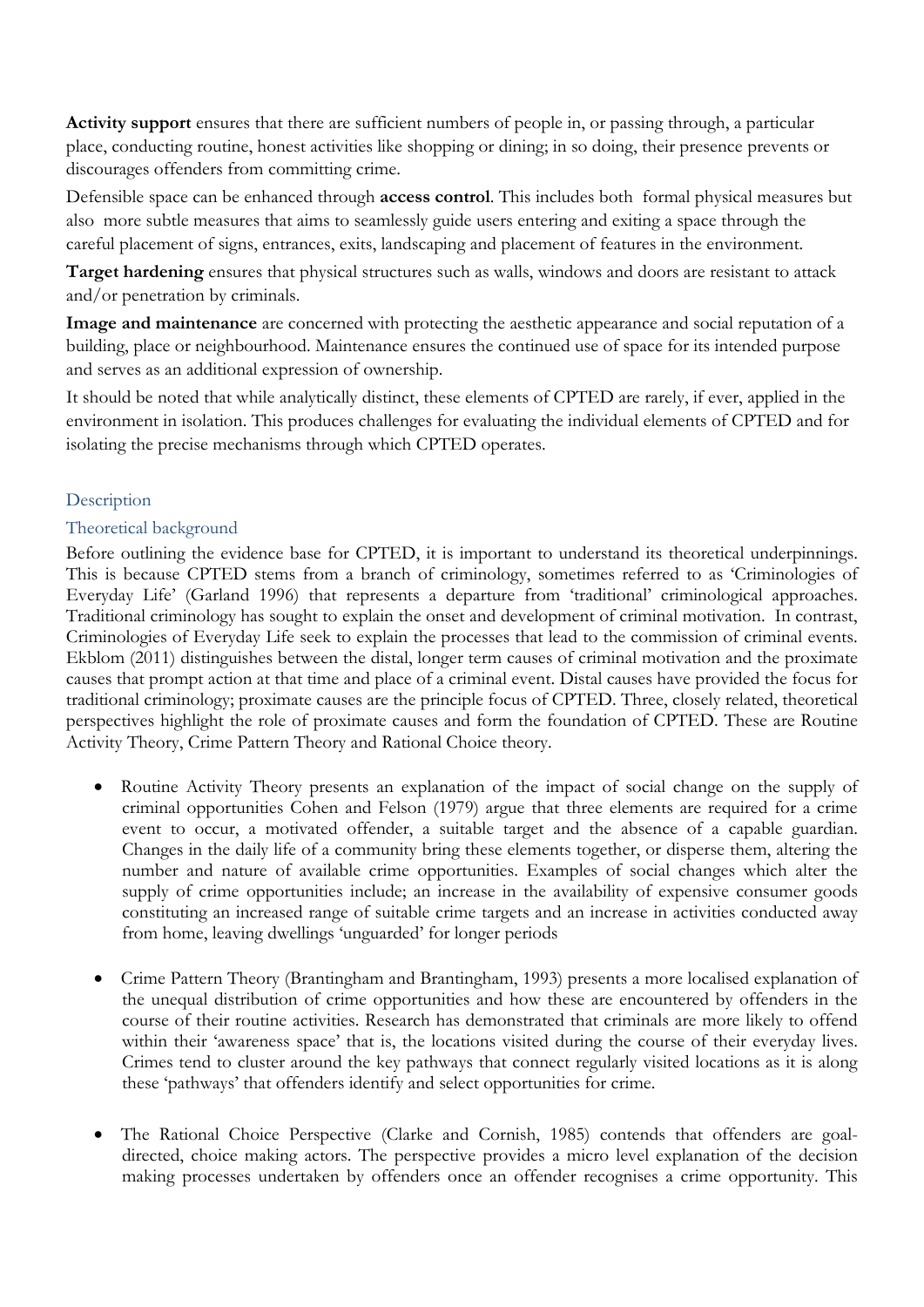includes the a 'criminal calculus' during which the offender assesses the rewards of crime commission are outweighed by the effort and risk.

Bringing these three perspectives together we can conclude that crimes can be prevented by taking steps to reduce the supply of crime opportunities (Routine Activity Theory) and offenders' access to them (Crime Pattern Theory), and aim to manipulate offenders perceptions of the risks, efforts and rewards of offending (Rational Choice Theory).

#### Research Evidence

Over 50 years of research has amassed a great deal of evidence on the influence of environmental design on crime. In a review of over fifty research papers, Armitage *et al.* (2010) found general consistency in findings relating to what works in design against crime within residential estates. Successful design approaches can be identified at the level of the neighbourhood, the design of individual homes and with the application of security features to existing homes.

#### Neighbourood Layout

The area of housing design that has arguably received the most attention is the layout of residential streets and the degree to which they are connected with the surrounding environment. This is referred to variously as through-moment, connectivity, and permeability. Research has operationalized 'through-movement' in a number of ways, including calculating the degree to which streets are connected to other streets and by classifying street types and comparing through-roads (highest through-movement) with culs-de-sac (lowest through-movement). The majority of research studies have found that houses located in estates or neighbourhoods with high levels of through movement, are at higher risk of crime. Overall findings have been consistent across different countries and with different methodological approaches.

The evidence base overwhelmingly suggests that street layouts that allow vehicles and pedestrians to move easily through a neighbourhood are associated with higher crime. Housing estates that are situated on key routes, or provide short cuts from one place to another inhibit defensible space and diminish residents' abilities to exhibit territoriality. Several studies found that being located on a true cul-de-sac (with no pedestrian and vehicular connections) reduced the risk of victimisation (Armitage, 2006; Armitage et al., 2011; Johnson and Bowers, 2010). Other studies have shown that the closure of streets can lead to a reduction in crime levels (Zavoski et al., 1999). Johnson and Bowers (2010) found that crime rates were highest amongst those streets with the greatest number of connections to other streets.

Three underlying mechanisms are thought to be responsible for the role of through-movement in increasing crime. Firstly, housing developments that allow vehicles and pedestrians to move easily through the neighbourhood provide easy routes for entry and escape by potential offenders (see for example Taylor and Gottfredson 1987, and Poyner and Webb 1991). Secondly, housing developments with are situated on common routes to and from other places are more likely to fall within awareness space, of potential offenders allowing offenders to select target properties as they take part in day to day activities (for example see Wiles and Costello 2000). Finally, developments with high levels of through-movement offer increased levels of anonymity for potential offenders, as strangers moving through the neighbourhood are nothing unusual (for example see Taylor and Gottfredson 1987).

However, there is one notable exception to the evidence regarding through movement. Studies conducted using Space Syntax techniques (a mathematical approach which models how each street segment connects to other streets at the local and wider area) have concluded that increased levels of through movement are associated with lower risks of crime (see Hillier and Sahbaz, 2009). One explanation for the disparity between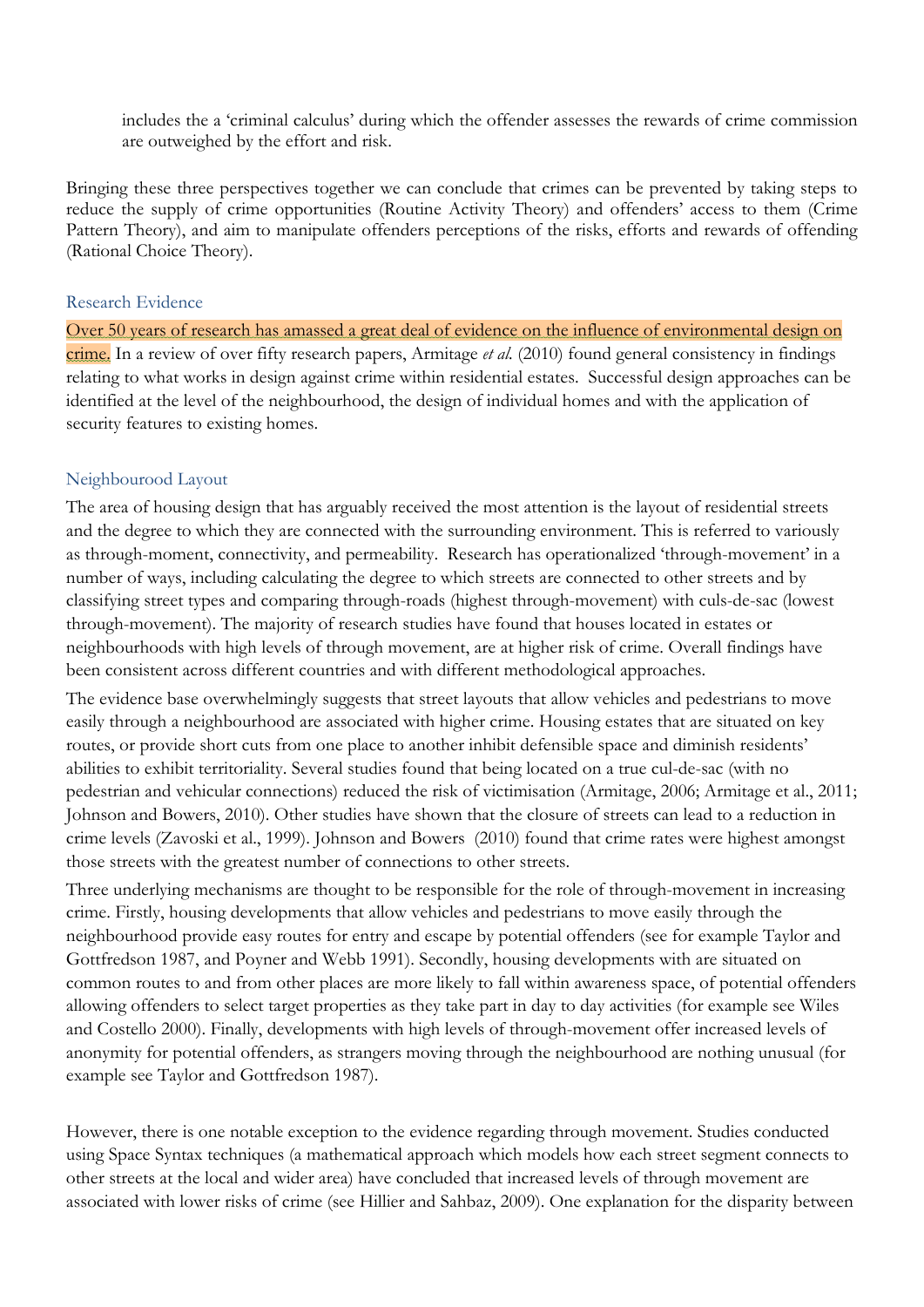these contrasting findings is that, although Space Syntax allows a greater number of properties to be analysed (Hillier and Sahbaz looked at 101,849 properties), by the same token this means that presumptions are made about movement and patterns rather than observing how a development is really used.

Whilst the vast majority of criminological studies point to low connectivity as a crime reductive factor, increased connectivity is frequently viewed as a positive feature in urban design. The key benefit of connected developments is that they ensure that people can get from A and B without taking unnecessarily lengthy routes. Permeable designs also allow public transport to travel close to residential properties. Therefore, permeable designs are associated with reducing the dominance of the car and the associated noise, pollution and carbon emissions. These are factors that are also known to effect quality of life; thus highlighting a potential conflict in different quality of life objectives.

In addition to connectivity, neighbourhood layouts can help to foster territoriality. Brown and Altman (1983) and Armitage (2006) found that both symbolic and physical boundaries (around individual properties or around entire estates) contribute to lower levels of crime. Not all research supports this link, Macdonald & Gifford (1989 cited in Reynald 2011) found that the presence of physical barriers had no effect on burglars' target selection. Coupe and Blake (2006) suggest that these aspects of territoriality may be counter-productive in providing offenders with opportunities for concealment. Merry (1981 in cited Cozens et al 1995) argued that the factors which signal territoriality will vary between cultures, neighbourhoods and individual groups.

In theory, gated communities provide the ultimate form of access control, although these are rarely recommended by proponents of CPTED. Blandy (2003) concluded that gated communities are not an effective response to crime and disorder problems. They are generally unattractive places to live, fear of crime can be higher than non-gated communities and such estates generally foster a poor sense of a community. Armitage et al (2010) found that the gated communities in their sample did not display lower crime compared to non-gated communities. Site visits revealed that access control at these estates was actually very poor with each of the gated estates having a number of points at which illegitimate access could be gained with ease.

There is a growing body of research on mixed-use neighbourhoods that suggests opportunities for crime are reduced by virtue of the increased range of activities (Poyner and Webb, 1991). It is contended that the systematic zoning of areas for particular uses reduces the number of potential "eyes on the street" (Jacobs, 1961). Steps to increase mixed use within a neighbourhood include the provision of residential properties above retail units.

A final element of estate design that can influence crime is the image and maintenance of the estate. These factors can be addressed in the design stage through attention to architectural details and the use of durable materials. However, ongoing management is also required. Much research suggests that the routine maintenance of the urban environment will significantly assist in reducing crime (notably Wilson and Kelling, 1982 and more recently Cozens et al., 2001). Wilson and Kelling's "Broken Windows" thesis stressed the vital importance of maintaining the environment as a physical indicator of levels of social cohesion and informal social control. It is important to stress that image alone may not be a crime reductive factor. Armitage et al (2012) demonstrated that many housing developments considered excellent in terms of their design and architecture do not incorporate the design features associated with lower rates of crime. Therefore good design, image and maintenance are not sufficient in isolation to prevent crime.

#### House design

Research has shown the features of an individual property, and the location of a property in relation to others can influence access control and the risk of crime. High rise housing (flats/apartments) is often perceived to be at greater risk of crime; however, the research here is conflicting. Newman and Franck (1982) found that the greater the number of storeys within a development, the higher the risk of crime. In contrast, Hillier and Sahbaz (2009) found that flats had the least risk of burglary. Hillier and Sahbaz's results suggested that the higher the number of sides on which a dwelling is exposed (high rise flats above the ground floor not at all;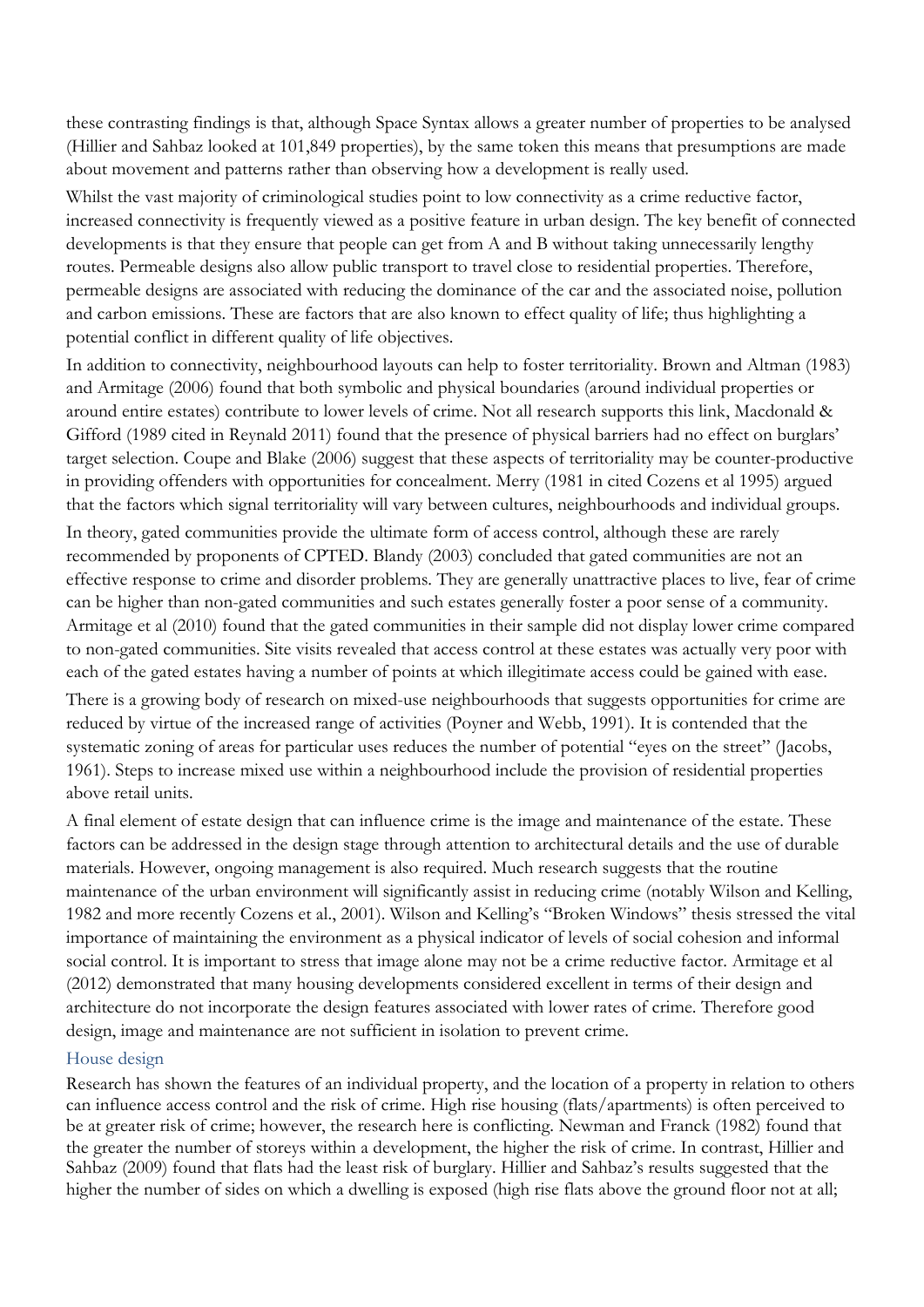detached houses on all four sides), the more vulnerable a property is to burglary. In a similar vein, properties located on a corner plot have been associated with higher risks of burglary (see Armitage et al 2011). The literature supports the role of surveillance in influencing burglars' selection of target properties; properties that are not overlooked by neighbouring houses are more attractive to burglars (Armitage et al 2011, Winchester and Jackson 1982 Brown and Altman 1983).

In line with crime pattern theory, properties that are more likely to fall within offenders' 'awareness space' are at higher risk of crime. For example, houses that are located within proximity to a road junction, a main road, public footpaths, a commercial business establishment, a park, church or main road have all been shown to be at higher risk of burglary (Winchester and Jackson, 1982; Groff and La Vigne, 2001; Armitage, 2006).

Research evidence on the influence of security measures in preventing residential burglary is mixed. Maguire and Bennett (1982) found that security measures were of little consequence to burglars when searching for a suitable target. However, other studies suggest that with all other factors being equal, burglars prefer to offend against properties with lower levels of physical security. Budd (1999) found that security measures reduced the likelihood of burglary to dwellings.

#### Future development

Authors from 'traditional' divisions of criminology have suggested that design is not the means through which the social problem of crime should be reduced. They argue that approaches such as CPTED ignore broader social causes and only serve to support social problems in the long run. Criticisms of this nature stem from social determinism and assume that proponents of CPTED advocate an equivalent architectural or design determinism. There are, however, increasing proposals to incorporate a social element in a 'second generation CPTED' (Saville and Cleveland, 2003); for example, by incorporating measures that aim to foster community cohesion. The incorporation of the social is critical when it is recognised that physical measures do not operate in isolation but are instead mediated by neigbourhood factors. This was recognised by Merry (1981) who argued that territoriality cannot be produced through physical design alone as it relies on two factors that are not always present 1) that residents will always be present to look out of windows overlooking other properties and that they will be willing and able to intervene. More recently, Reynald's (2011) analysis revealed that neighbourhood composition is a contributing factor to residents' willingness to intervene and that residents' of high crime areas are more reluctant to intervene than those in low crime areas. Ekblom (2011) argues that CPTED currently has serious limit its practical relevance and may even introduce harmful side-effects including the undesirable fortification. High on his Ekblom's list of CPTED limitations is the lack of conceptual clarity. The interchangeability of terms such as connectivity, through movement, and permeability have already been highlighted. Reynald (2011) highlights other key CPTED elements including territoriality have also been variously defined and operationalised. This can lead to confusing contradictions within the evidence base. Future evaluation of CPTED should proceed with clearer definition and operationalisation of concepts; Ekblom offers a suggested framework for this development. Further, Reynald (2011) and Armitage et al (2011) both call for further studies that employ observation. Examination of estates

on the ground can reveal surprising findings that help to understand why CPTED is, or is not, effective in a specific context.

Improved conceptual clarity will better reveal the complexities through which CPTED operates. This will allow for a more informed investigation into how different elements of CPTED interact. For example, several authors have highlighted the apparent contradiction between the territoriality and opportunities for natural surveillance, a contradiction confirmed in Reynald's observational study (2011) which found that these measures of were negatively correlated.

#### Conclusion

Housing developments last a long time and their crime consequences are correspondingly long-lasting. Studies have amassed a great deal of evidence to support the crime reductive effect of CPTED principles as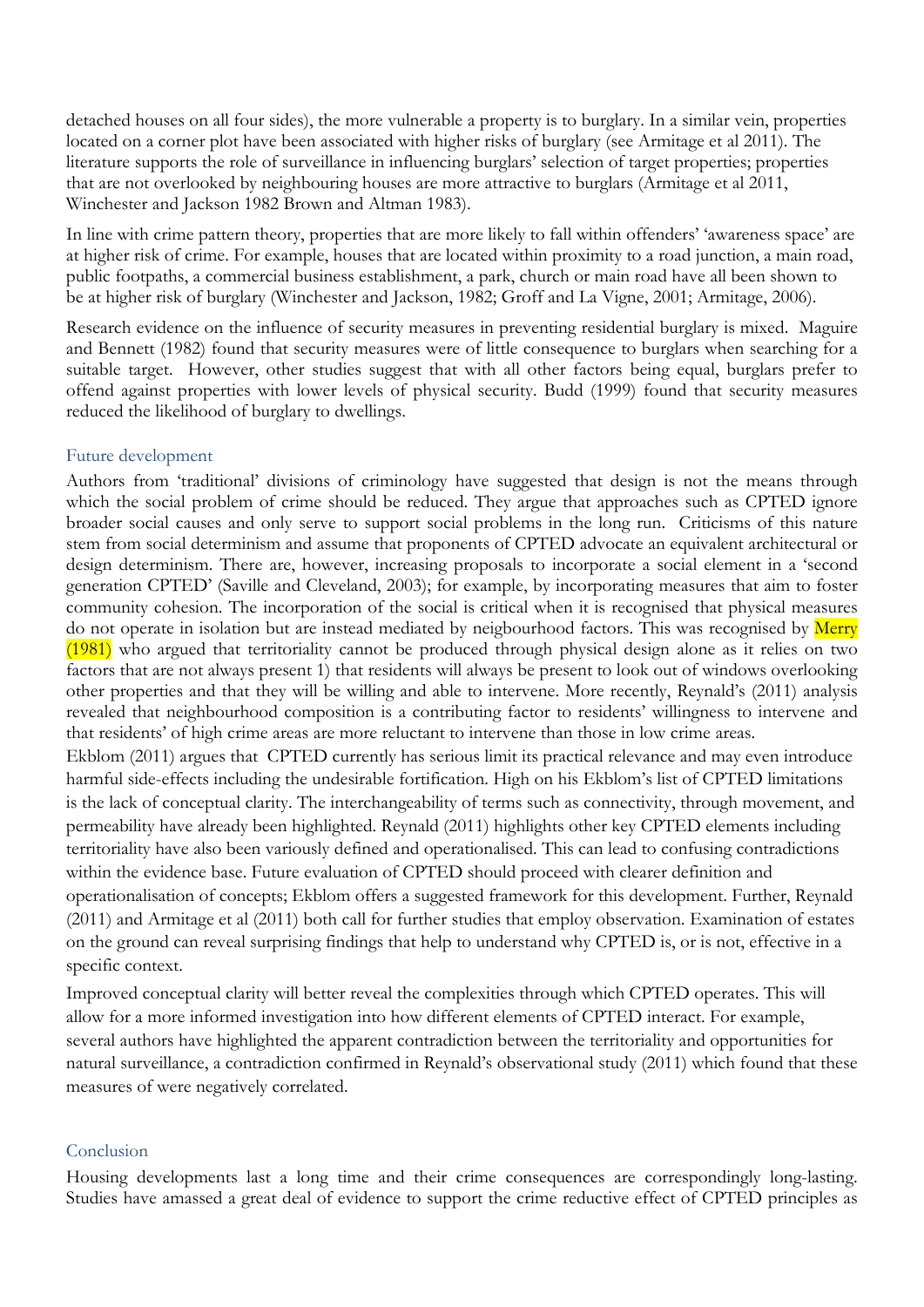applied to housing. CPTED has been an evolving concept since its inception, and is currenetly undergoing further re-defintion with the emergence of 'second generation CPTED'. Successful re-construction offers the potential to further clarify the evidence base and to provide richer and more holitics housing design solutions.

## Cross-References

[Refer to related entries in the Encyclopedia of Quality of Life Research; please find the complete list of all contributions at<http://oesys.springer.com/QURE>by going to "download current List of Contributions as a PDF document".

Please enter your list of cross references here:]

 $\rightarrow$  …

 $\rightarrow$  ...

## References

- 1. Armitage, R. (2006) Predicting and Preventing: Developing a Risk Assessment Mechanism for Residential Housing. *Crime Prevention and Community Safety: An International Journal.* 8 (3), 137-149.
- 2. Armitage, R., Colquhoun, I., Ekblom, P., Monchuk, L., Pease, K., & Rogerson, M. (2010). *Residential design and crime – final report*. London: CABE and Home Office
- 3. Armitage, R., Monchuk, L. and Rogerson, M. (2011) 'It Looks Good, but What is it Like to Live There? Exploring the Impact of Innovative Housing Design on Crime' *European Journal on Criminal Policy and Research* , 17 (1), pp. 29-54.
- 4. Armitage, R, M Rogerson, and K Pease (2012). "What is good about good design? Exploring the link between housing quality and crime." *Built Environment* 37.4 .
- 5. .Blandy, S (2003) Gated communities in England as a as a response response to crime and disorder: context, context, effectiveness and implications, *People, Place & Policy Online* (2007): 1/2, pp. 47-54.
- 6. Brantingham, P. J., and P. L. Brantingham. "Environment, routine and situation: Toward a pattern theory of crime." *Advances in criminological theory* 5 (1993): 259-294.
- 7. Brown, B.B. and Altman, I. (1983) Territoriality, Defensible Space and Residential Burglary: An Environmental Analysis. *Journal of Environmental Psychology,* 3, 203-220.
- 8. Budd, T. (1999) *Burglary of Domestic Dwellings. Findings from the British Crime Survey.* Issue 4/1999, London, Home Office.
- 9. Christmann, K. and Rogerson, M. (2004) [Crime, fear of crime and quality of life: Identifying and](http://eprints.hud.ac.uk/454)  [Responding to Problems Research Report 35](http://eprints.hud.ac.uk/454) Sheffield: CRESR
- 10. Clarke, RV., and DB. Cornish. (1985): "Modeling offenders' decisions: A framework for research and policy." *Crime & Justice.* 6 147.
- 11. Cohen, L. E., & Felson, M. (1979). Social change and crime rate trends: A routine activity approach. *American sociological review*, 588-608.
- 12. Coupe, T. & Blake, L. (2006). Daylight and Darkness Targeting Strategies and the Risks of Being Seen at Residential Burglaries. Criminology, 44(2), 431-464.